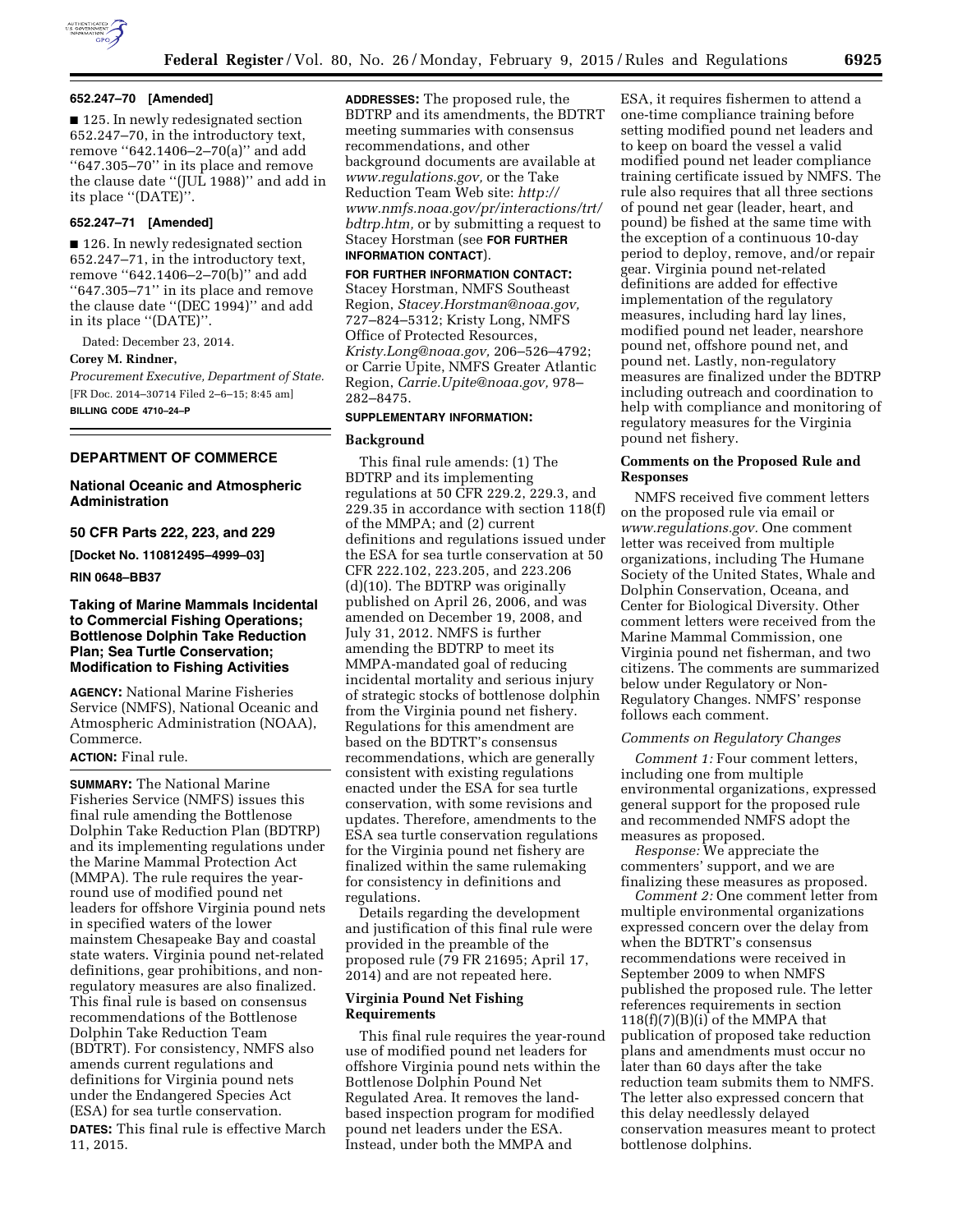*Response:* We acknowledge and regret the extensive delay from the time when the BDTRT provided us with their recommendations to when the proposed rule was published. There were many unforeseen factors that contributed to the delay. However, some important conservation benefits were immediately provided for protected species despite the delay.

Immediately following the September 2009 BDTRT meeting and as recommended by the Team, we sent the Virginia Marine Resources Commission (VMRC) a letter with the BDTRT's recommendations to reduce bottlenose dolphin serious injury and mortality from the Virginia pound net fishery. After receiving our letter, the VMRC promptly held public hearings and related meetings to discuss similar state regulations for the fishery. We sent the VMRC a follow-up comment letter supporting their actions and requested they adopt the BDTRT's recommendations. The VMRC subsequently enacted two regulations on December 18, 2009 and July 16, 2010 for the pound net fishery based in part on the BDTRT's recommendations. Importantly, the regulation issued in December 2009 required fishermen using offshore pound nets in the Virginia tidal waters east of the Chesapeake Bay Bridge Tunnel to use a modified leader year-round. This includes the area in the southern portion of Chesapeake Bay near Lynnhaven Inlet where the majority (77%) of dolphin entanglements in pound net leaders were documented. The state regulation issued in July 2010 required fishermen using offshore nets in the sea turtle Pound Net Regulated Area I to use modified leaders from May 6 through July 31. This provided an additional two weeks of conservation benefits in this area than were required at the time under the ESA sea turtle conservation regulations. Bottlenose dolphin stranding data confirm a conservation benefit to dolphins from the enactment of these state regulations. When comparing stranding data for the two-years immediately before (2008– 2009) and after (2010–2011) the state's 2010 regulations, there was a 64% decrease in the total average annual number of bottlenose dolphin interactions with pound nets in the regulated waters. Additional regulations are still needed however to help ensure pound net entanglements do not cause mortality or serious injury of bottlenose dolphins to exceed the Potential Biological Removal (PBR) level for affected stock(s), especially the

Northern North Carolina Estuarine System Stock.

*Comment 3:* One comment letter from multiple environmental organizations stated that the BDTRP is not meeting its MMPA-mandated goals for take reduction plans because mortality and serious injury levels of some stocks of bottlenose dolphins exceeds PBR levels and greatly exceeds the long-term goal. Amending the BDTRP with the proposed Virginia pound net regulations was stated as a minimally needed step in achieving required goals. Furthermore, this amendment was viewed as especially important given the Unusual Mortality Event declared for the Atlantic United States' coast in July 2013, currently resulting in the loss of over 1,300 bottlenose dolphins, of which the greatest losses have occurred in Virginia.

*Response:* We agree that this amendment is necessary to further reduce bottlenose dolphin serious injury and mortality for Virginia pound net gear and to help the BDTRP meet its required goals. We recognize there are some stocks of bottlenose dolphins from which mortality and serious injury from commercial fishing gear is likely exceeding that stock's PBR. As required by the MMPA, we are continuing to monitor the implementation of the BDTRP and will convene the BDTRT as needed to develop recommendations to help further reduce mortality and serious injury of dolphin stock(s). Within the past year, we convened the BDTRT three times to provide us with recommendations for reducing mortality and serious injury to bottlenose dolphins from commercial gillnet gear in North Carolina specifically, and the North Carolina Division of Marine Fisheries has implemented all of the BDTRT's regulatory recommendations from each of these meetings. These regulatory measures in North Carolina also provide conservation benefit to some of the same stocks affected by Virginia pound net gear. We will continue to implement the BDTRT's recommendations, as resources allow, to help meet required goals.

*Comment 4:* One pound net fisherman expressed concern about the need to change their offshore pound net leader(s) from a traditional to a modified leader and claimed a loss of \$30–40,000 from this change.

*Response:* We acknowledge that any fisherman who has to modify pound net leaders as a result of this rule will incur additional operating costs if replacement gear is required. We calculated the one-time initial cost to change an offshore pound net leader from a traditional to a modified leader

as \$7,068 per leader. Because nets need to be routinely replaced due to normal use, the subsequent increase in costs would be equal to the difference in cost between a traditional and a modified leader, or \$1,650. The economic analysis provided in the proposed rule concluded that all entities expected to be directly affected by this rule were expected to already use modified leaders in these areas even if not required during certain times of the year because: (1) Of the added expense in maintaining both leader types and switching out the gear when modified leaders were not required; and (2) absence of demonstrated differences in harvest rates between nets using traditional versus modified leaders to offset the added gear costs. As stated earlier, all identified entities expected to be directly affected by this rule are expected to currently possess modified leaders and increased gear costs were not identified in the comment as a contributor to the estimated loss of \$30,000 to \$40,000. Therefore, if the comment refers to anticipated losses other than from harvest reductions, specific gear-related increased costs would be limited to permanently changing leaders and not the purchase of new leaders. We acknowledge that, despite research findings showing no significant differences between catch from traditional versus modified leaders, this result may not apply to all fishermen who have different fishing preferences, skills, and behaviors. Although this loss may be consistent with the experience of this fisherman, it would be inconsistent with the best scientific information available. Therefore, we believe these effects are overstated and would also not be expected to accrue to other fishermen.

#### *Comments on Non-Regulatory Changes*

*Comment 5:* One commenter recommended NMFS continue to monitor for evidence of protected species bycatch in Virginia pound net leaders to evaluate the effectiveness of the rule once it is implemented.

*Response:* We agree, and will continue to monitor protected species entanglement and stranding data to assess the effectiveness of the rule at reducing sea turtle and bottlenose dolphin interactions with Virginia pound net gear. We will also monitor entanglement and stranding data to assess whether additional amendments to the BDTRP or sea turtle conservation regulations are needed.

*Comment 6:* One commenter raised concerns that enforcement of the proposed regulations would be difficult without: (1) Including specific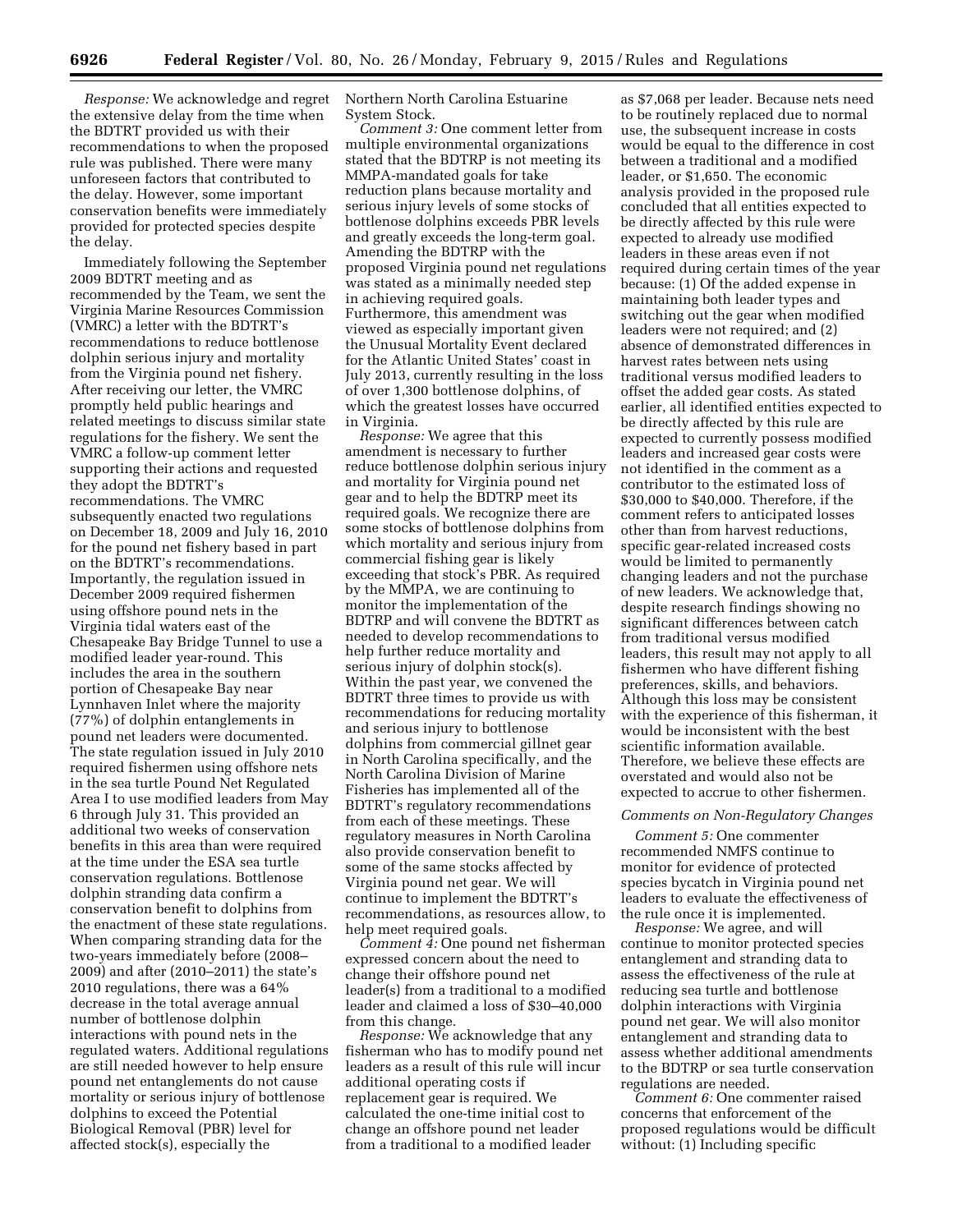information on how violations of the regulations would be assessed; and (2) requesting additional funding to support collaborative on-water enforcement.

*Response:* We agree that enforcement of regulations is important. However, we do not include specific details in regulations, such as how violations will be assessed, because the MMPA and ESA have statutory and regulatory requirements for establishing appropriate penalties. Federal agents and State officers authorized under Cooperative Enforcement Agreements monitor compliance and investigate potential violations of the statutes and regulations enforced by NOAA. In general, when an investigating agent or officer identifies a statutory or regulatory violation, they may pursue one of several available options, depending on the nature and seriousness of the violation. We often rely on partnerships with State officers to assist in enforcing regulations, such as with this regulation and the collaborative on-water monitoring and enforcement with the state of Virginia discussed in the proposed rule. When fiscal year budget appropriations are provided, we carefully consider all program and management needs to prioritize potential funding available to support enforcement-related needs.

*Comment 7:* One commenter expressed that NMFS should collaborate with commercial fishermen affected by these regulations and marine mammal experts.

*Response:* We agree, and included on the BDTRT are Virginia pound net and other commercial fishermen, as well as experts in the conservation or biology of marine mammal species as required under section  $118(f)(6)(C)$  of the MMPA. The BDTRT provided us with consensus recommendations to reduce mortality and serious injury of dolphins from Virginia pound net gear. This regulation is based on their recommendations.

### Classification

This final rule has been determined to be not significant for purposes of Executive Order 12866.

The Chief Counsel for Regulation of the Department of Commerce certified to the Chief Counsel for Advocacy of the Small Business Administration during the proposed rule stage that this rule would not have a significant economic impact on a substantial number of small entities. The factual basis for this determination was published in the proposed rule and is not repeated here. One comment was received regarding the expected economic effects of the proposed rule. This comment is addressed in the comments and

response section of this final rule. The comment stated that this rule would have a larger economic effect on the fishing operation of the commenter than described in the proposed rule. No other comments were received that challenged the economic analysis provided, and the information provided in the comment is inconsistent with the best scientific information available regarding the catch efficiency of pound net gear using different leaders.

Although not an issue raised through public comment, subsequent to publication of the proposed rule, NMFS reconsidered its analysis with respect to the appropriate universe of affected entities. In the proposed rule, NMFS identified 16 entities upon which the proposed rule would directly apply, or less than one percent of the estimated 3,000 licensed commercial finfish fishermen in Virginia. The basis for consideration of the 16 entities within the context of the 3,000 licensed fishermen was consideration that the 16 entities use multiple gears in addition to pound nets to harvest saltwater species and the species they harvested with their pound nets are also commonly, and for some species primarily, harvested by other fishermen within the 3,000 licensed fishermen, who also fish with multiple gears. As a result, in the original analysis, these 16 entities were considered part of the general commercial finfish industry and not sufficiently distinct to be considered a separate industry. Even if NMFS considered this component to be a distinct fishing sector and, as a result, this rule would be expected to directly apply to 100 percent of the entities in the sector, the outcome would be the same, because of the absence of expected adverse economic effects on these entities. As noted in the proposed rule, all fishermen using an offshore pound net are expected to already be using the modified pound net leaders required by this final rule for three main reasons: (1) The modified pound net leaders are currently required yearround or seasonally within the BDPNRA by state or federal regulations; (2) research on the catch efficiency of modified pound net leaders within the BDPNRA showed no significant differences in harvest weight for the species analyzed when compared to using traditional leaders; and (3) incurring the costs associated with maintaining two types of leaders and switching the gear when modified leaders were not required by either current state or federal regulations would not make rational economic sense given the absence of

improvements in catch efficiency. Traditional leaders installed on offshore pound nets were calculated to cost \$5,418 to make and install/remove. Maintaining and using both types of leaders (*i.e.,* traditional and modified) would require expenditure of this cost, in addition to the cost of making a modified leader, as well as labor costs of switching leaders. If harvest and revenue is not increased by switching to the traditional leader, as demonstrated by available research, then bearing these additional gear and labor costs would be unjustified. Thus, even though this final rule will require the use of modified pound net leaders on offshore pound nets year-round in the BDPRNA, all fishermen who will be potentially affected are expected to currently use modified leaders when using pound nets in this area. Additionally, no fisherman who may have previously switched leaders over the course of the year, as suggested by the one public comment, is expected to incur significant adverse economic effects because switching leaders will no longer be allowed as a result of this final rule. Therefore, the available information is sufficient to support a certification that this rule will not have a significant adverse economic impact on a substantial number of small entities. As a result, a final regulatory flexibility analysis was not required and none was prepared.

NMFS determined this action is consistent to the maximum extent practicable with the enforceable policies of the Virginia Coastal Zone Management Program. This determination was submitted for review by the responsible state agencies under section 307 of the Coastal Zone Management Act on April 17, 2014. The Commonwealth of Virginia concurred with the consistency determination in a letter dated May 8, 2014.

This action contains policies with federalism implications that were sufficient to warrant preparation of a federalism summary impact statement under Executive Order 13132 and a federalism consultation with officials in the Commonwealth of Virginia. Accordingly, the Assistant Secretary for Legislative and Intergovernmental Affairs provided notice of the proposed action to the appropriate officials in Virginia. The Commonwealth of Virginia did not respond.

The final rule does not contain collection-of-information requirements subject to the Paperwork Reduction Act. The sea turtle conservation regulations have a current Paperwork Reduction Act collection requirement in place (OMB control number 0648–0559) for the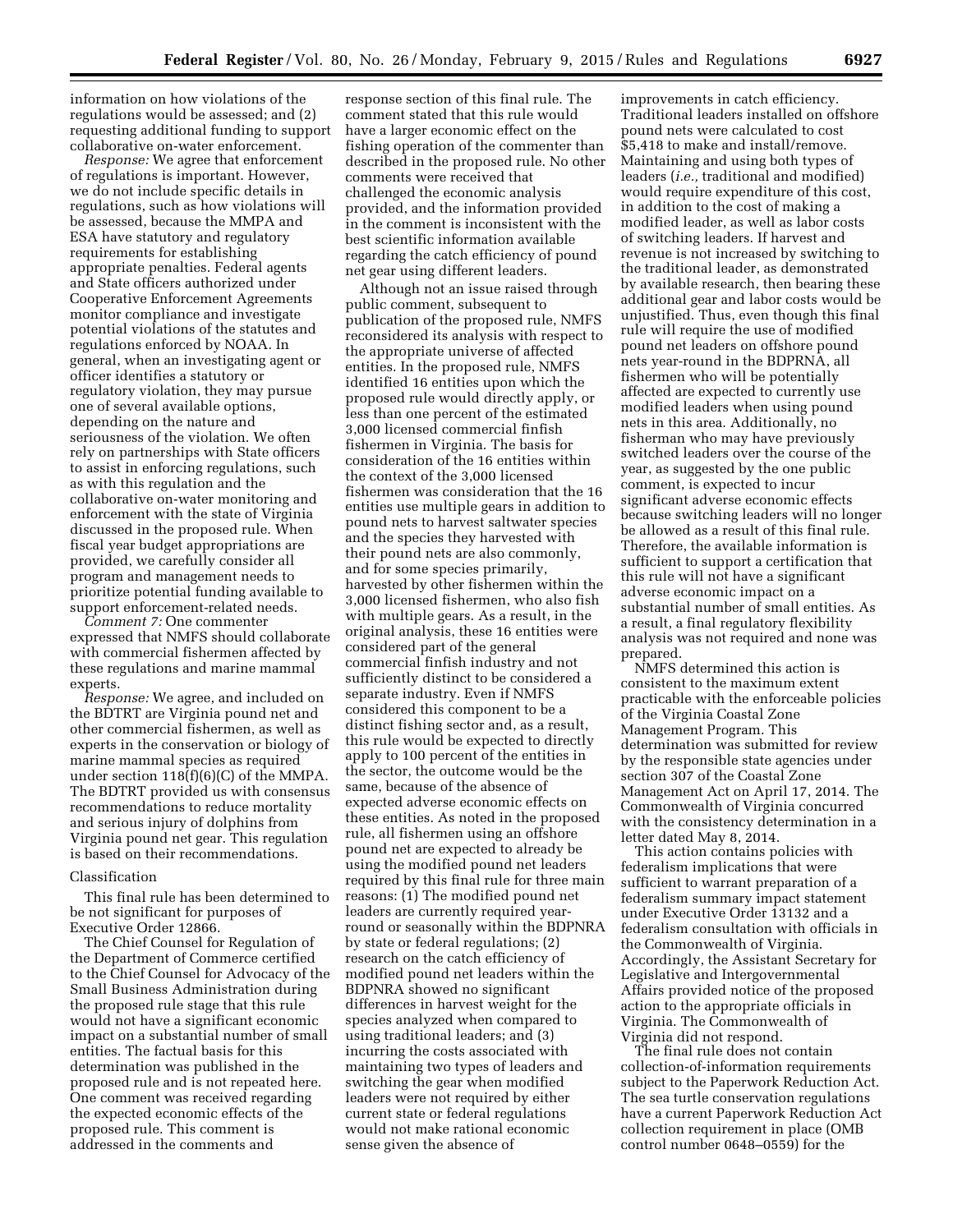inspection program. This final rule removes that collection of information requirement.

### **List of Subjects**

## *50 CFR Part 222*

Endangered and threatened species, Exports, and Reporting and recordkeeping requirements.

## *50 CFR Part 223*

Endangered and threatened species, Exports, and Transportation.

#### *50 CFR Part 229*

Administrative practice and procedure, Confidential business information, Fisheries, Marine mammals, Reporting and record keeping requirements.

Dated: February 3, 2015.

### **Samuel D. Rauch III,**

*Deputy Assistant Administrator for Regulatory Programs, National Marine Fisheries Service.* 

For the reasons set out in the preamble, 50 CFR parts 222, 223, and 229 are amended as follows:

### **PART 222—GENERAL ENDANGERED AND THREATENED MARINE SPECIES**

■ 1. The authority citation for part 222 continues to read as follows:

**Authority:** 16 U.S.C. 1531 *et seq.;* 16 U.S.C. 742a *et seq.* 

■ 2. In § 222.102:

■ A. The definition for "Hard lay lines" is added in alphabetical order;

■ B. The definition for "Modified pound net leader'' is revised;

■ C. The definitions for "Nearshore pound net leader or nearshore pound net'', ''Offshore pound net leader or offshore pound net'', and ''Pound net'' are added in alphabetical order; and ■ D. The definitions for "Pound net leader,'' ''Pound Net Regulated Area I,'' and ''Pound Net Regulated Area II'' are revised.

The additions and revisions read as follows:

## **§ 222.102 Definitions.**

\* \* \* \* \* *Hard lay lines* mean lines that are at least as stiff as  $\frac{5}{16}$  inch  $(0.8 \text{ cm})$ diameter line composed of polyester wrapped around a blend of polypropylene and polyethylene and 42 visible twists of strands per foot of line.

\* \* \* \* \* *Modified pound net leader* means a pound net leader that is affixed to or resting on the sea floor and made of a lower portion of mesh and an upper portion of only vertical lines such that

the mesh size is equal to or less than 8 inches (20.3 cm) stretched mesh; at any particular point along the leader, the height of the mesh from the seafloor to the top of the mesh must be no more than one-third the depth of the water at mean lower low water directly above that particular point; the mesh is held in place by a bottom chain that forms the lowermost part of the pound net leader; the vertical lines extend from the top of the mesh up to a top line, which is a line that forms the uppermost part of the pound net leader; the vertical lines are equal to or greater than  $\frac{5}{16}$ inch (0.8 cm) in diameter and strung vertically at a minimum of every 2 feet (61 cm); and the vertical lines are hard lay lines.

*Nearshore pound net leader or nearshore pound net* means a pound net with every part of the leader (from the most offshore pole at the pound end of the leader to the most inshore pole of the leader) in less than 14 feet (4.3 m) of water at any tidal condition.

\* \* \* \* \* *Offshore pound net leader or offshore pound net* means a pound net with any part of the leader (from the most offshore pole at the pound end of the leader to the most inshore pole of the leader) in water greater than or equal to 14 feet (4.3 m) at any tidal condition. \* \* \* \* \*

*Pound net* means a fixed entrapment gear attached to posts or stakes with three continuous sections from offshore to inshore consisting of:

(1) A pound made of mesh netting that entraps the fish;

(2) At least one heart made of a mesh netting that is generally in the shape of a heart and aids in funneling fish into the pound; and

(3) A leader, which is a long, straight element consisting of mesh or vertical lines that directs the fish offshore towards the pound.

*Pound net leader* means a long straight net that directs fish offshore towards the pound, an enclosure that captures the fish. Some pound net leaders are all mesh, while others have stringers and mesh. Stringers, also known as vertical lines, are spaced a regular distance apart and are not crossed by other lines to form mesh.

*Pound Net Regulated Area I* means Virginia waters of the mainstem Chesapeake Bay and the portion of the James River seaward of the Hampton Roads Bridge Tunnel (Interstate Highway-64) and the York River seaward of the Coleman Memorial Bridge (Route 17), bounded to the south and east by the Chesapeake Bay Bridge Tunnel (Route 13; extending from

approximately 37°07′ N. lat., 75°58′ W. long. to 36°55′ N. lat., 76°08′ W. long.), and to the north by the following points connected by straight lines and in the order listed:

| Point | Area description                                                                                                                                                                                                                           |
|-------|--------------------------------------------------------------------------------------------------------------------------------------------------------------------------------------------------------------------------------------------|
|       | Where $37^{\circ}19.0'$ N. lat. meets the<br>shoreline of the Severn River<br>fork, near Stump Point, Virginia<br>(western portion of Mobjack<br>Bay), which is approximately<br>76°26.75' W. long.                                        |
| 3.    | 37°19.0' N. lat., 76°13.0' W. long.<br>37°13.0' N. lat., 76°13.0' W. long.<br>Where 37°13.0' N. lat. meets the<br>eastern shoreline of Chesa-<br>peake Bay, Virginia, near Elliotts<br>Creek, which is approximately<br>76°00.75' W. long. |

*Pound Net Regulated Area II* means Virginia waters of the Chesapeake Bay outside of Pound Net Regulated Area I, bounded by the Maryland-Virginia State line to the north and by the COLREGS line at the mouth of the Chesapeake Bay and 37°07′ N. lat. between Kiptopeke and Smith Island, Northampton County, Virginia to the south and east. This area includes the Great Wicomico River seaward of the Jessie Dupont Memorial Highway Bridge (Route 200), the Rappahannock River downstream of the Robert Opie Norris Jr. Bridge (Route 3), the Piankatank River downstream of the Route 3 Bridge, and all other tributaries within these boundaries.

\* \* \* \* \*

# **PART 223—THREATENED MARINE AND ANADROMOUS SPECIES**

■ 3. The authority citation for part 223 continues to read as follows:

**Authority:** 16 U.S.C. 1531 1543; subpart B, § 223.201–202 also issued under 16 U.S.C. 1361 *et seq.;* 16 U.S.C. 5503(d) for § 223.206(d)(9).

■ 4. In § 223.205, paragraphs (b)(17) through (b)(20) are revised to read as follows:

#### **§ 223.205 Sea turtles.**

- \* \* \* \* \*
- (b) \* \* \*

(17) Set, fish with, or fail to remove a modified pound net leader in Pound Net Regulated Area I or Pound Net Regulated Area II defined in 50 CFR 222.102 and referenced in 50 CFR 223.206(d)(10) at any time from May 6 through July 15 unless the pound net licensee and the vessel operator meet the modified pound net leader compliance training requirements in accordance with § 223.206(d)(10)(vii).

(18) Alter or replace any portion of a modified pound net leader so that the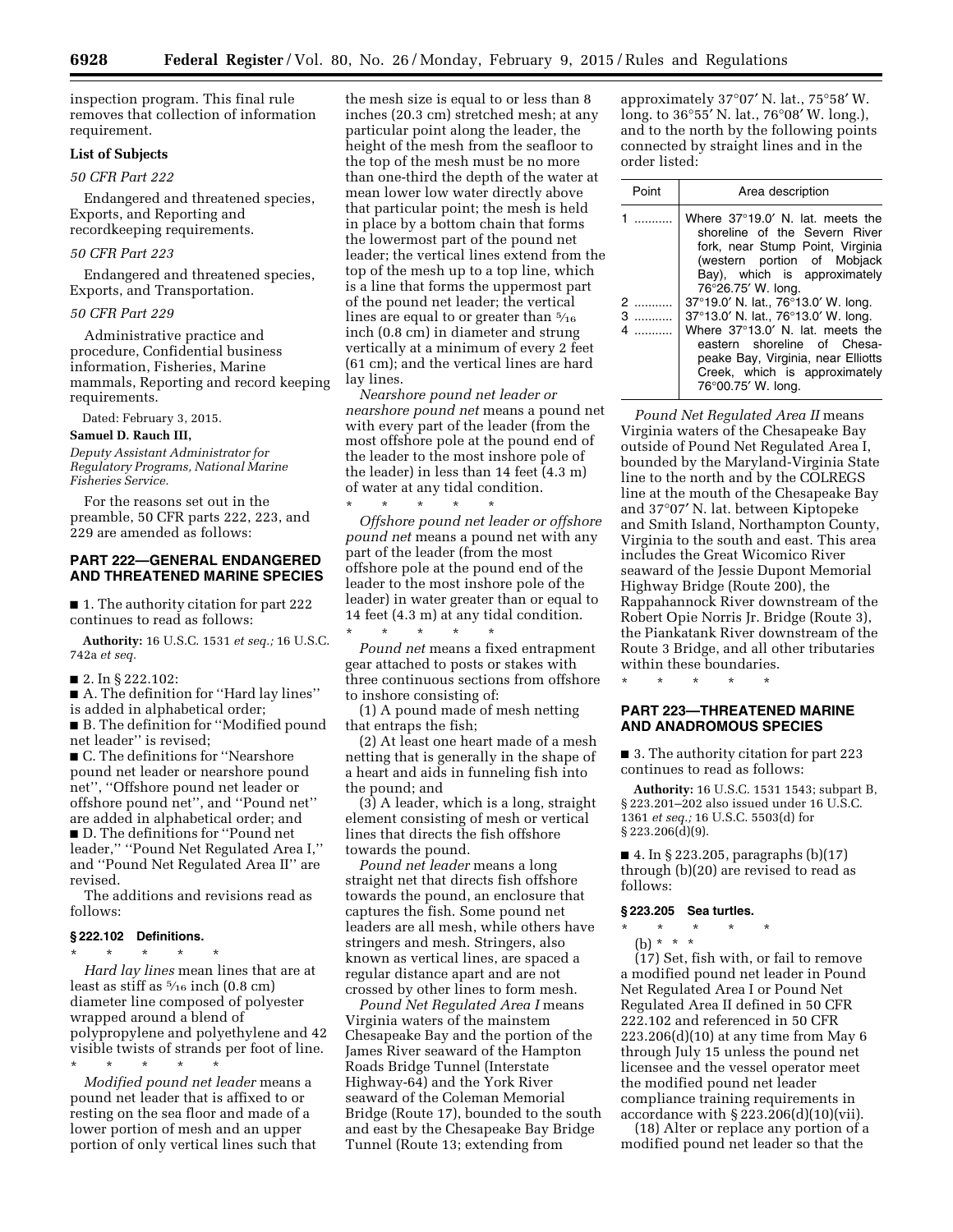altered or replaced portion no longer meets the modified pound net leader definition in 50 CFR 222.102, unless that alteration or replacement occurs outside the regulated period of May 6 through July 15.

(19) Set, fish with, or fail to remove a modified pound net leader at any time from May 6 through July 15 in Pound Net Regulated Area I or Pound Net Regulated Area II unless the fisherman has on board the vessel a valid modified pound net leader compliance training certificate issued by NMFS.

(20) Set, fish with, or fail to remove pound net gear in Pound Net Regulated Area I or Pound Net Regulated Area II, unless it has the all three continuous sections as defined in 50 CFR 222.102, except that one or more sections may be missing for a maximum period of 10 days for purposes of setting, removing, and/or repairing pound nets.

\* \* \* \* \* ■ 5. In § 223.206, paragraph (d)(10)(vii)

is revised to read as follows:

## **§ 223.206 Exemptions to prohibitions relating to sea turtles.**

- \* \* \* \* \*
	- (d) \* \* \* \*
	- $(10) * * * *$

(vii) Modified pound net leader compliance training. Any pound net licensee and any vessel operator who have modified pound net leaders set in Pound Net Regulated Area I or Pound Net Regulated Area II at any time from May 6 through July 15 must have completed modified pound net leader compliance training and possess on board the vessel a valid modified pound net leader compliance training certificate issued by NMFS. NMFS retains discretion to provide exemptions in limited circumstances where appropriate. Notice will be given by NMFS announcing the times and locations of modified pound net leader compliance training.

\* \* \* \* \*

# **PART 229—AUTHORIZATION FOR COMMERCIAL FISHERIES UNDER THE MARINE MAMMAL PROTECTION ACT OF 1972**

■ 6. The authority citation for part 229 continues to read as follows:

**Authority:** 16 U.S.C. 1361 *et seq;*  § 229.32(f) also issued under 16 U.S.C. 1531 *et seq.* 

■ 7. In § 229.2, the definitions ''Hard lay lines,'' ''Modified pound net leader,'' ''Nearshore pound net,'' ''Offshore pound net,'' and ''Pound net'' are added in alphabetical order to read as follows:

#### **§ 229.2 Definitions.**

\* \* \* \* \*

*Hard lay lines* mean lines that are at least as stiff as  $\frac{5}{16}$  inch  $(0.8 \text{ cm})$ diameter line composed of polyester wrapped around a blend of polypropylene and polyethylene and 42 visible twists of strands per foot of line. \* \* \* \* \*

*Modified pound net leader* means a pound net leader that is affixed to or resting on the sea floor and made of a lower portion of mesh and an upper portion of only vertical lines such that the mesh size is equal to or less than 8 inches (20.3 cm) stretched mesh; at any particular point along the leader, the height of the mesh from the seafloor to the top of the mesh must be no more than one-third the depth of the water at mean lower low water directly above that particular point; the mesh is held in place by a bottom chain that forms the lowermost part of the pound net leader; the vertical lines extend from the top of the mesh up to a top line, which is a line that forms the uppermost part of the pound net leader; the vertical lines are equal to or greater than  $\frac{5}{16}$ inch (0.8 cm) in diameter and strung vertically at a minimum of every 2 feet (61 cm); and the vertical lines are hard lay lines.

*Nearshore pound net* means a pound net with every part of the leader (from the most offshore pole at the pound end of the leader to the most inshore pole of the leader) in less than 14 feet (4.3 m) of water at any tidal condition.

\* \* \* \* \* *Offshore pound net* means a pound net with any part of the leader (from the most offshore pole at the pound end of the leader to the most inshore pole of the leader) in water greater than or equal to 14 feet (4.3 m) at any tidal condition. \* \* \* \* \*

*Pound net* means a fixed entrapment gear attached to posts or stakes with three continuous sections from offshore to inshore consisting of:

(1) A pound made of mesh netting that entraps the fish;

(2) At least one heart made of a mesh netting that is generally in the shape of a heart and aids in funneling fish into the pound; and

(3) A leader, which is a long, straight element consisting of mesh or vertical lines that directs the fish offshore towards the pound.

\* \* \* \* \*

■ 8. In § 229.3 paragraph (s) is revised to read as follows:

#### **§ 229.3 Prohibitions.**

\* \* \* \* \*

(s) *General Bottlenose Dolphin Take Reduction Plan.* (1) It is prohibited to set, fish with, or possess on board a vessel unless stowed, or fail to remove, any gillnet or pound net from the waters specified in § 229.35(c) unless the gear complies with the specified restrictions set forth in § 229.35(d).

(2) It is prohibited to set, fish with, or fail to remove a modified pound net leader in the Bottlenose Dolphin Pound Net Regulated Area unless the fisherman has on board the vessel a valid modified pound net leader compliance training certificate issued by NMFS.

\* \* \* \* \*

 $\blacksquare$  9. In § 229.35 paragraphs (a) and (c) are revised, a definition for ''Bottlenose Dolphin Pound Net Regulated Area'' is added to paragraph (b), and paragraph  $(d)(2)(ii)$  is added to read as follows:

### **§ 229.35 Bottlenose Dolphin Take Reduction Plan.**

(a) *Purpose and scope.* The purpose of this section is to implement the Bottlenose Dolphin Take Reduction Plan (BDTRP) to reduce incidental mortality and serious injury of strategic stocks of bottlenose dolphins within the Western North Atlantic coastal morphotype in specific Category I and II commercial fisheries from New Jersey through Florida. Specific Category I and II commercial fisheries within the scope of the BDTRP are indentified and updated in the annual List of Fisheries. Gear restricted by this section includes small, medium, and large mesh gillnets and pound nets. The geographic scope of the BDTRP is all tidal and marine waters within 6.5 nautical miles (12 km) of shore from the New York-New Jersey border southward to Cape Hatteras, North Carolina, and within 14.6 nautical miles (27 km) of shore from Cape Hatteras, southward to, and including the east coast of Florida down to the fishery management council demarcation line between the Atlantic Ocean and the Gulf of Mexico (as described in § 600.105 of this title). (b) \* \* \*

*Bottlenose Dolphin Pound Net Regulated Area* means all Virginia marine waters of the Atlantic Ocean within 3 nautical miles (5.56 km) of shoreline and all adjacent tidal waters, bounded on the north by 38°01.6′ N. (Maryland/Virginia border) and on the south by 36°33′ N (Virginia/North Carolina border); and all southern Virginia waters of the mainstem Chesapeake Bay bounded on the south and west by the Hampton Roads Bridge Tunnel across the James River and the Coleman Memorial Bridge across the York River; and north and east by the